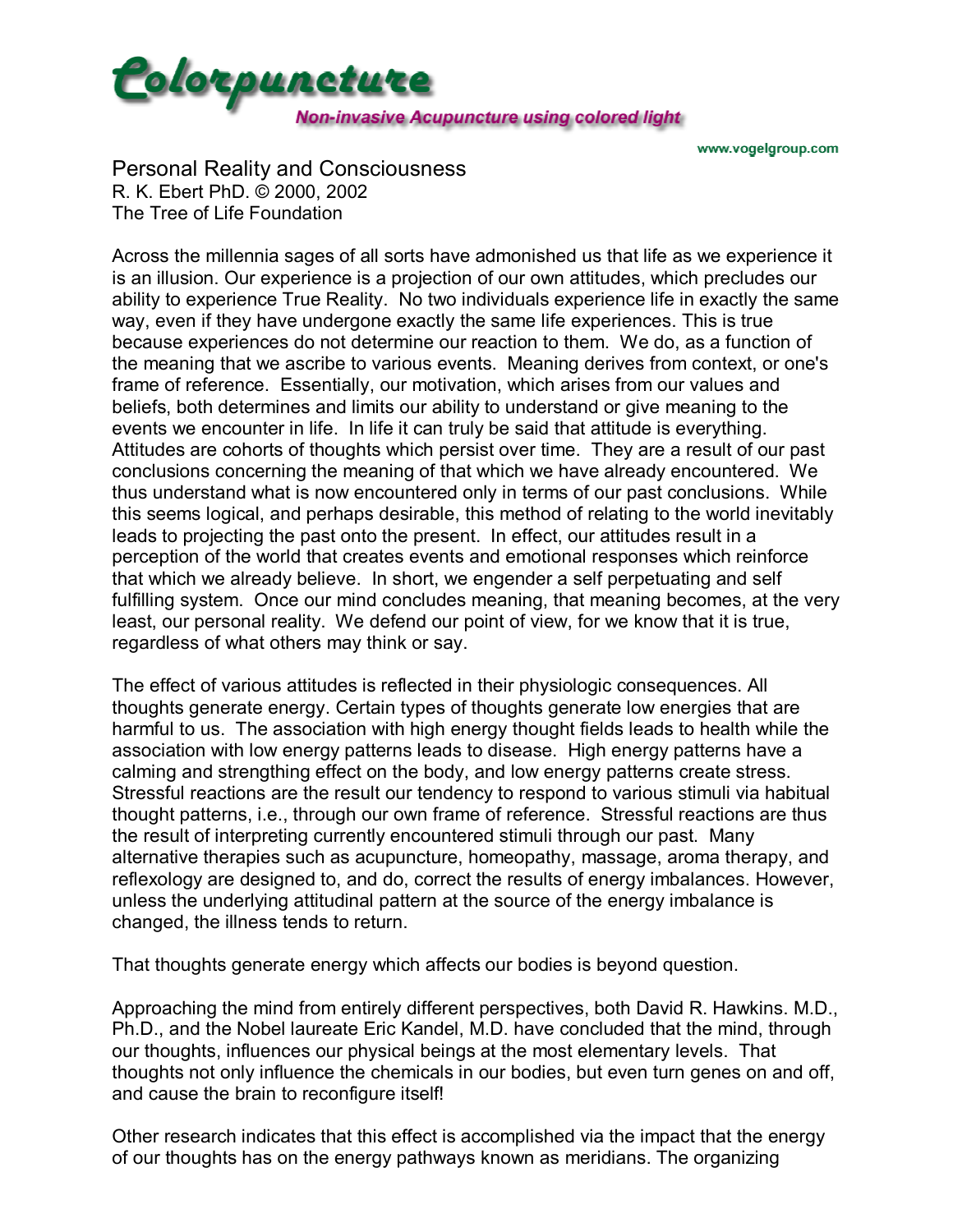centers (Acupuncture treatment points) of the meridians are responsible for biological morphogenesis. They retain all of their growth functions after morphogenesis and communicate with one another to maintain proper bodily form and function. Kinesiologic testing can demonstrate that the connection between the mind and body is immediate. Positive thoughts make our bodies strong and negative thoughts make us go weak. Since the body's response is immediate, our physical being is influenced from instant to instant by our changing thoughts and emotions. It is the continuity and reiteration of various thought patterns which can ultimately result in manifest disease. Thus, while ideas of all sorts pass though our minds, it is the ones we habitually entertain that impact us the most.

Fortunately, the mind-body connection is a two way street: we influence the meridian energy via the energetic pattern of our thoughts; we can also influence the energy pattern of the meridians via direct or indirect stimulation of the meridian points themselves. Proper stimulation of the meridians influences the pattern of energy emitted by the brain, and can destabilize the self perpetuating energy fields of disease states. The energy fields of disease states are created by our thoughts, and always precede observable disease states. Research has shown that reliable changes in the bioelectric potential of meridian points occur months before any physically observable signs of breast cancer appear in women for example.

Health ultimately rests on letting go of our negative world views, and adopting an actively positive perspective. Dr. David R. Hawkins, MD, PhD in "Power vs. Force: The Hidden Determinants of Human Behavior", categorizes the range of negative and positive emotional attractor energy patterns which influence man. Dr. Hawkins subdivides attractor patterns into interrelated aspects of consciousness which he terms "God-View", "Life-View", "Emotion", and "Process". Each aspect of consciousness is contained within separate "Levels of Consciousness" (LoC), which range from low energy states of normal awareness to high energy states of enlightenment. Dr. Hawkins' insights into human consciousness, and it's relationship to our physical being, are the keystone upon which AFT has been constructed. The latter part of this paper provides descriptions developed by the present author, by LoC, of the characteristic thoughts and ways of perceiving that are related to these aspects of consciousness. Before presenting these descriptions it is quite important to have a more detailed context through which consciousness may be understood.

An individual's existence does not begin with his conception nor his birth. We are not our bodies. Rather we are eternal beings of light energy, who have communication devices we call bodies. Our bodies, through the influence of the meridians, become a reflection of the projected energy of our being. As eternal beings, existing in a temporal physicality, the energy of our current "Here-now being" is influenced by the energy of our past existence. This influence is our Karma, a constant energetic breeze that colors the context of our current and earliest awareness. At the end of our current physical form our eternal energy, the True You, will carry unfinished remnants from this life, in addition to past life unfinished remnants. What are these unfinished remnants? They are energetic attractor fields which maintain our separation from All-That-Is, which in turn maintains our duality. When we no longer generate low level energy patterns we exit the temporal physicality and become one with All-That-Is. While this may seem to be an unrealistic goal, it is the path we are all on, and we will remain on until the journey is finished. Every step toward this goal is, in itself, a step toward freedom and a step toward love. Love is ultimately total freedom and total acceptance. Love is beyond forgiveness; Love sees no errors in need of forgiveness.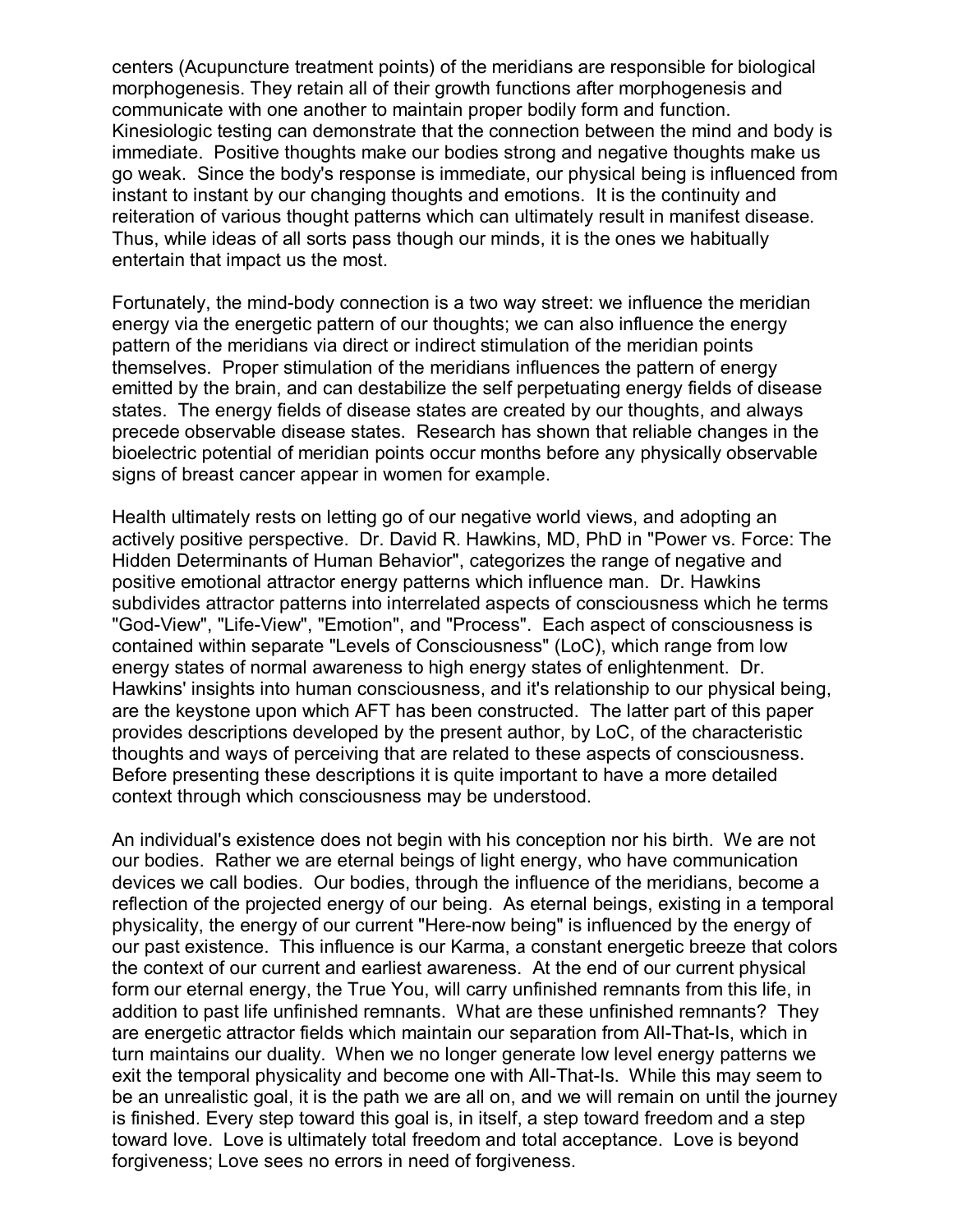Our Karmic energy influences our "God-View". "God-View" is concerned with authority relationships. First, are our beliefs about God's relationship to man in general and more specifically to us individually. Second, it refers to how we, often unconsciously, relate to ourselves and to our fellow man. For each of us God is seen as an entity with an attitude. The key question is whether or not God is friendly. The lower the energy level of our view of God, the less friendly we perceive God to be, and the less tolerant are we of ourselves and of others.

Our "God-View" strongly influences our "Life-View" of reality. "Life-View" is the meaning we ascribe to the events and other stimuli in the world. If God is perceived as punitive the world is likely to be seen as frightening; a place filled with opportunities to be punished for our errors and lapses. If we, as God, are loving, we over look "other's transgressions" and the world is likely to be seen as benign.

"Emotion" refers to the subjective experience that derives from our "God" and "Life-Views", or what we feel. We become anxious when we see things as frightening and when we anticipate punishment. Conversely we feel reverence when we perceive God as loving, or when our context is one of love. Negative emotions arise as perturbations, or harmonic disruptions, in our energy being. These perturbations are transmitted through our bodies via both the meridian energy pathways and the central nervous system. Peace may accurately be seen as the absence of energy perturbations. "Process" refers to our characteristic response, in both thought and action, to our "God-View" and "Life-View". In other words, how does our world work, or function in a practical sense. We withdraw from that which is frightening, become enslaved by our exaggerated desires, destructive when blamed, aggressive when antagonized, and give up when resistance seems futile. Obsession results from overly valuing something that we feel is being denied to us. Aggression originates from an antagonistic "Life-View", and a belief that vengeance is justified given the insult received.

One of the most difficult things for us to grasp is that our upsets, whatever form they may take, are a product of our own view point. Upsets of any sort indicate that we value something other than peace and harmony. This is both our trap and our freedom. It is all our choice! This means that God, the world, individual circumstances, other's actions, and everything else outside of our personal view point, our attitudes, is totally innocent! We cannot play victim and point the finger at anything outside of ourselves! We do create our personal reality ... Really!

Below is this author's partial description of some of the ways we generate and perpetuate negative attractor energies and thus entrain a negative personal reality. Rarely does anyone operate solely from one of the perspectives noted below. Rather, each of us shifts constantly from one perspective to another in relation to our motives and intentions in the moment. We have choice, but we carry a significant burden of history and inertia. Nevertheless, we can each operate from an enlightened perspective, at least for moments at a time. We can all find ways to laugh in the face of our hardships, and to forgive our own and other's foibles or missteps. Changing our perspective, letting go of our negative reactions and views of the world, even for a moment, is of significant value to us. As it turns out, positive energy is vastly more powerful than negative energy. Even a few deliberate moments of viewing a situation, ourselves, or another, from a truly positive perspective will noticeably change our lives for the better.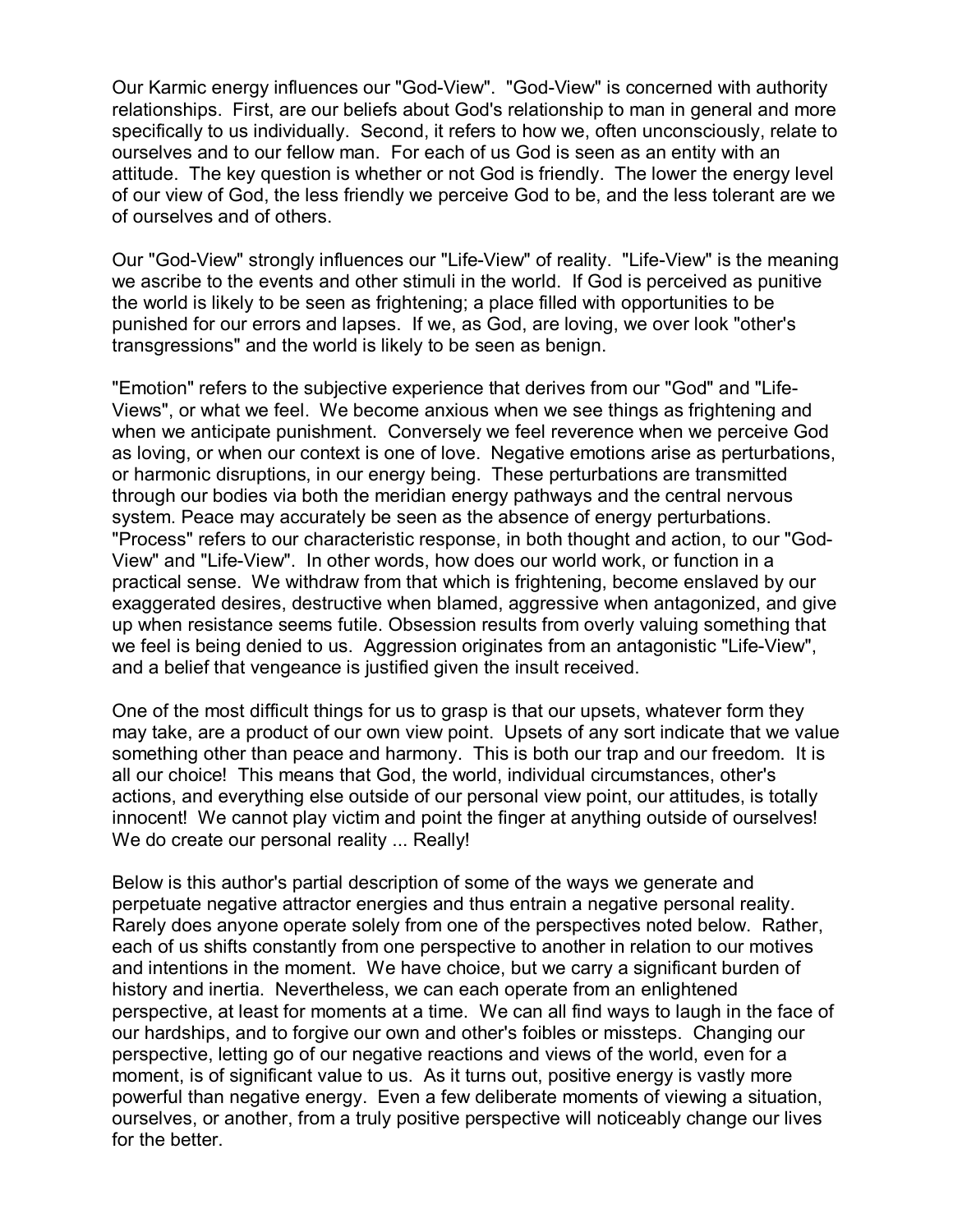Change requires motivation born of intention. Intention, hopefully, arises from conscious awareness of personal self interest. Most people do not want to change. They believe that their beliefs are justified, correct, and that those who hold different beliefs have somehow "missed the boat". Most people, even if unhappy, want to continue to view and operate in the world as they have always done, only achieving a different outcome. It is sometimes very difficult to awaken to the idea that you will surely achieve the same, or similar, outcomes if you keep doing the same things! It is even more difficult to accept that our physical being, our very body, is part and parcel of that actual outcome.

It is easy to judge the descriptions offered below as harsh, undesirable, and otherwise unacceptable. They are in reality descriptions of all too human behavior, attitudes, and values. The descriptions really are us, at any given moment. Our beings ultimately reflect the energy of the thoughts we harbor, the actions we undertake, and the activities in which we participate. It is in our self interest to recognize the intimate relationship between our thoughts and our physical being. It is time to awaken to the responsibility that we alone hold. Only we have the choice as to the type of thoughts we provide safe harbor for in our mind.

Recognize in the descriptions below our common folly, and forgive yourself and others if you recognize some of yourself or others in what you read here. Further, acknowledge that any upsetting emotional state that you experience is the result of your own perspective. That you are choosing to impose your past experience on some current situation or individual(s). They are not at fault for your upset, you are! If you do not like how you feel then YOU must change. Acknowledge that you must have made a mistake in how you view the situation involved. This, of course, assumes that you have really not deliberately chosen to feel badly. Then, if you chose, you might intend to find a better way of handling what was recognized or experienced. There must be a better way of viewing or responding. Not everyone shares your upset, so why should you? Intention is the start of it all.

Definitions of Consciousness by Level and Category

#### LoC 20 - Shame

God-View - Despising. Regarding with contempt, distaste; condemning. Looking down on with disgust and loathing; seeing self/others as worthy of being insulted and degraded. The Shame based personality is alternately vicious, dangerous, accusatory, and paranoid, or, shy and withdrawn, feeling easily humiliated and believing that other's will see what they themselves know that they are. Some shame based personalities tend toward adopting rigid moral extremes, projecting their own shame onto others, who they then "justly" attack.

**Life-View - Miserable** Life is seen through a veil which colors all that is seen or experienced as anything from wretchedly unhappy to uneasy or uncomfortable. The world is lonely and sad and those entrained in this energy field can feel totally forsaken. Life is desolate, dreary, and unhappy, a pitiful place truly devoid of all comforts.

**Emotion - Humiliation** Humiliation is an intense embarrassment and sense of shame. Mortification is a more painful feeling than shame, that arises from specifically social circumstances when one is humbled in the estimation of others, or when a loss of selfrespect is perceived. Low self-esteem is the hallmark of the shame-based personality,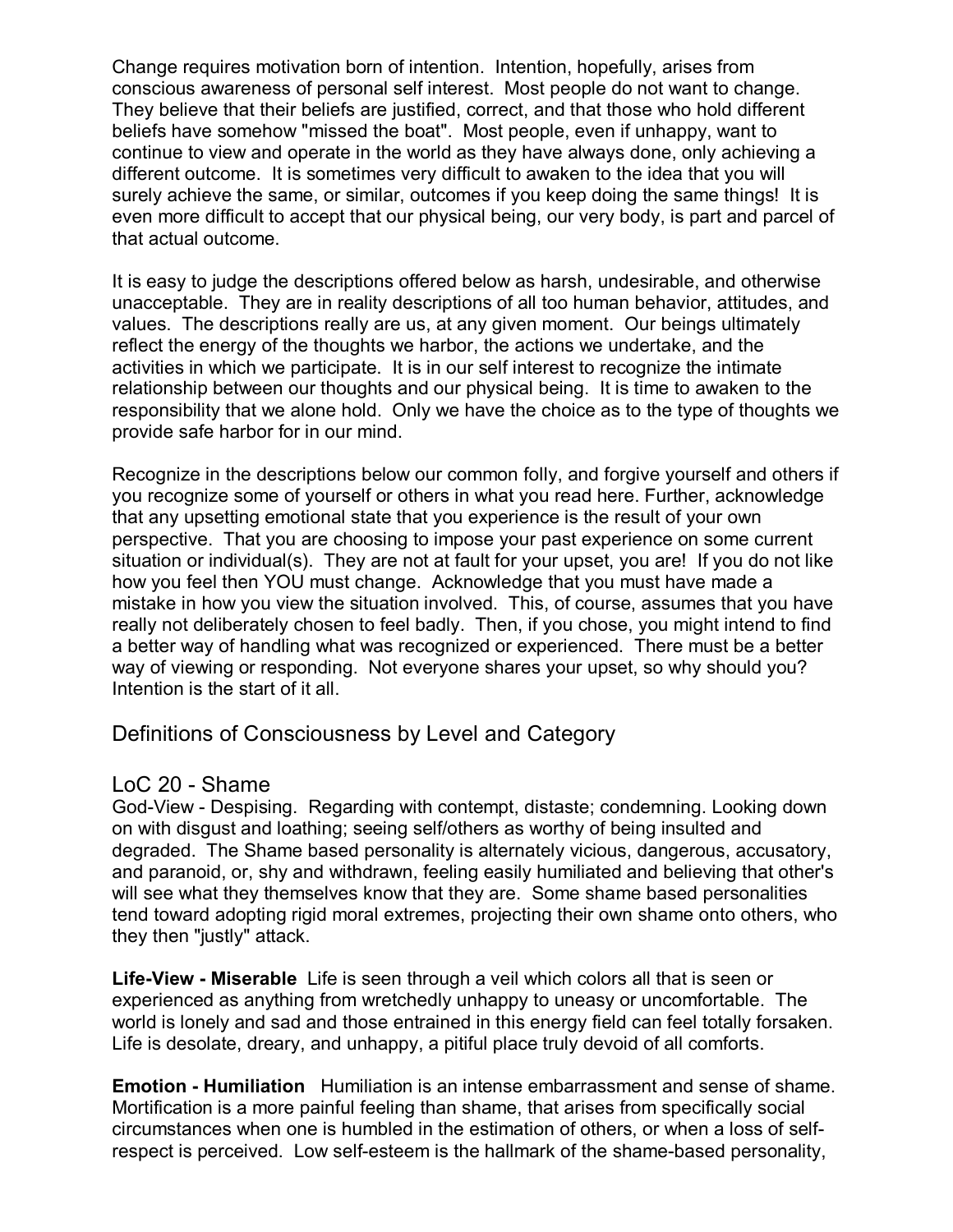which synchronously perceives and creates opportunities for humiliation and rejection in social situations.

**Process - Elimination** Synonymous with rejection, is a process of removing or getting rid of, especially as being in some way undesirable. It involves omission as being unimportant or irrelevant; leaving out, and ultimately eliminating, killing or by destroying, actively or passively. The Shame based personality is frequently shy, withdrawn, and introverted or on the other hand, bullish, rigid, driven, intolerant and overbearing.

### LoC 30 - Guilt

God-View - Vindictive. Vindictive has a number of meanings: the most commonly understood meaning is to be vindictive, or spiteful, prone to revenge; inflicting or desiring harm, injury, or humiliation to befall another who is perceived as having caused some wrong. Another less understood, yet more common, meaning of vindictive to be prone to vindication, or justifying one's self rather than taking responsibility for one's own actions and or thoughts. Both aspects share the underlying commonality of unforgiveness, either of others or oneself. Those prone to vindictive thinking become obsessed with the wrongs that have been done to them and the need to expose their antagonists. Those judged guilty must pay ... forever. Those who cannot forgive themselves will ceaselessly avoid any responsibility for themselves by seeing their responsibility as being in others or in external forces as beyond their control. They thus avoid feeling guilty by being "right". Guilt-based personalities are preoccupied with sin, or wrongness, and its punishment. The belief in "pay backs", no matter how seemingly justified, is an example of vindictive thinking. Blaming influences external to one's self for one's actions or inactions is another example of vindictive thinking.

**Life-View - Evil** Viewing actions, behaviors, or situations as being morally wrong or bad, wicked, harmful, injurious, depraved, vicious and corrupt. Guilt is the land of victims, remorse and blame.

**Emotion - Blame** To hold responsible; find fault with; to censure another. Most blaming of others is the projection of ones' own guilt or shortcomings onto the other in order to avoid anticipated censure. Self-blame leads to self-recrimination, self- punishment, and suicide.

**Process - Destruction** To ruin or annihilate. Guilt-based personalities will manifest both self-sabotage and rageful outbursts aimed at others. Rage is frequently the result of seeing one's self in a mirror, and wishing to destroy the messenger.

# $Loc 50 -$  Apathy

**God-View - Condemning** Expressing an unfavorable or adverse judgment on; indicating strong disapproval; pronouncing guilty and sentencing to punishment. All individuals suffering from apathy feel condemned to their fate by forces beyond their control or influence. It is a position of ultimate powerlessness, in which even forgiveness is irrelevant.

**Life-View - Hopelessness** Life is bleak and barren; it is desperate and beyond any optimism: it is incurable, impossible to accomplish, solve, resolve, etc. Hopelessness is totally without energy, and opportunities cannot be seen or benefited from. Those with this life view are a millstone on those around them, and society in general. They are so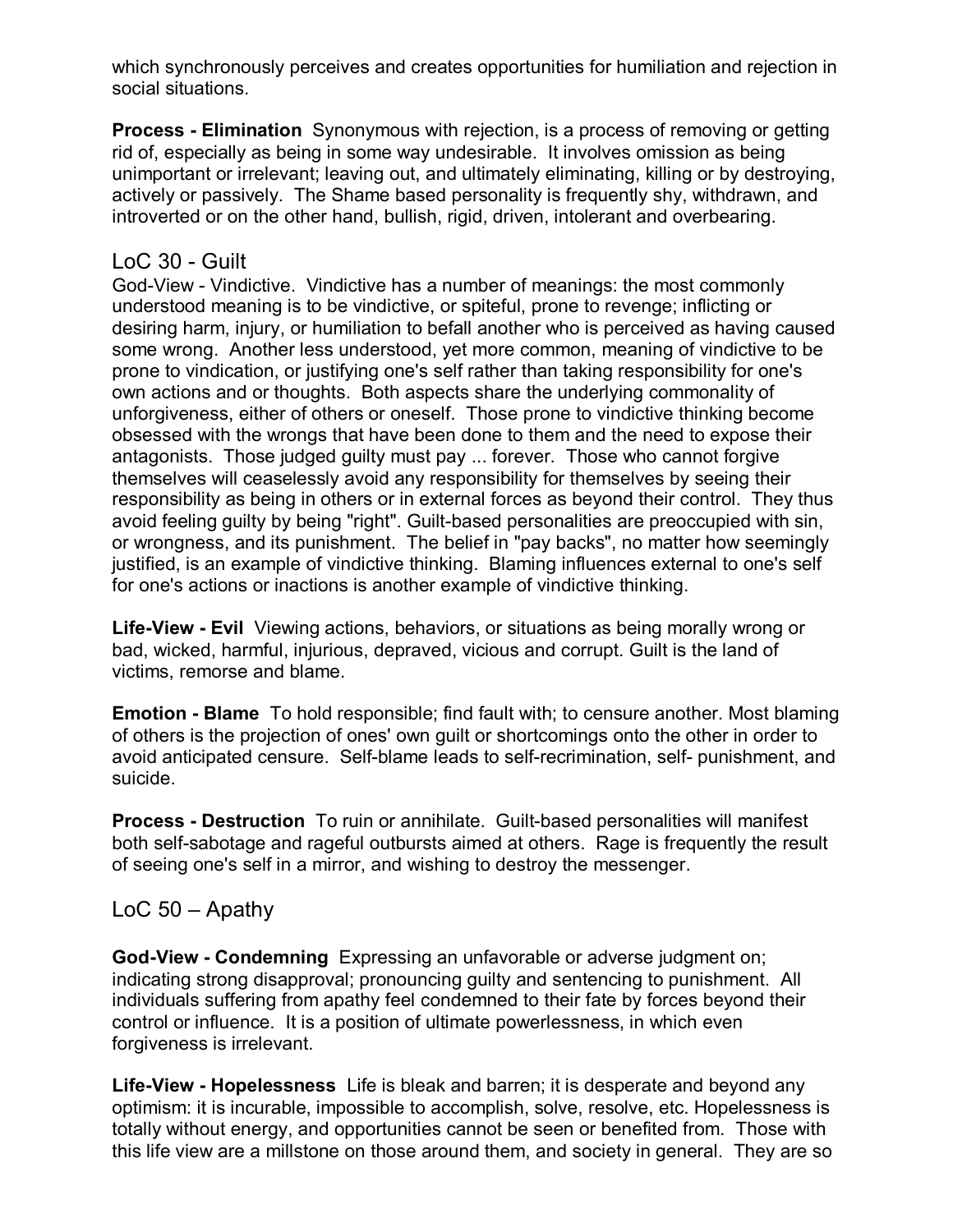dependent on others that they can passively expire, literally, without external assistance. Those who have seen television commercials showing starving third world mothers listlessly holding their malnourished children, while flies crawl all over the both of them, have seen the face of true apathy. Why bother to brush the flys away? Flys are everywhere, and they will only come back again. Why bother to grow crops? The desert always wins. It has always been that way. One cannot change the nature of things.

**Emotion - Despair** A state of gloom, disheartenment, and loss of hope; giving up, lacking in courage and ambition. It can be so complete as to result in a more or less permanent state of passive acceptance of any and all adverse circumstances such as is demonstrated in the Stockholm Syndrome.

Process - Abdication. Giving up authority, power, control; feeling helpless and powerless to change and improve their lot in life people suffering from apathy quit, or just give up.

#### LoC 75 - Grief

God-View - Disdainful. Without honor or value; disgraced or tarnished. Disdain is shown in sarcasm, mockery, derision, ridicule, disrespect or other attacks on character; in calling or thinking someone a fool or stupid. Disdain is the projection of perceived loss onto the actions or inaction's of others: they are responsible for our troubles. Unlike the Guilt God-View LoC-30, the guilty viewed from this level of consciousness can be forgiven, if they mend their erroneous ways.

**Life-View - Tragic** Grief, sadness and regret are everywhere, and pathos is seen as the rule rather than an exception. Situations are seen as calamitous, disastrous, and doomed to destruction and loss; depression and sorrow are the price of life. The focus of life is the past, what might have been, what has been lost that can never ever be recovered. Dr. Hawkins describes this energy field as "the cemetery of life", and experientially it truly is.

**Emotion - Regret** A sense of loss, disappointment, dissatisfaction, or a feeling of sorrow, or remorse for a fault, act, loss, or disappointment. Regret is distress of the mind, sorrow about events of the past, what has been done or failed to be done, wrongs committed or errors that have been made.

**Process - Despondency** Strong feelings of melancholy, gloom, and despair; disheartenment caused by a total loss of all hope. Loss of hope flows from believing "that which was lost cannot ever be recovered". This level of consciousness accounts for the greatest number of mental health clients, and is the third most prominent LoC in the US today.

#### LoC 100 - Fear

**God-View - Punitive** At this level, the most common LoC found in the USA, there is an over-concern with punishment; an anticipation and belief in the rightfulness of punishment for one's offenses, or faults. Authority figures are sought who appear fearless and capable of defending or protecting the fearful. Punishment may take the form of withholding attention, affection, or love, or may be more active as in corporal or capital punishment. Forgiveness for one's offenses is possible only after punishment and contrition have occurred.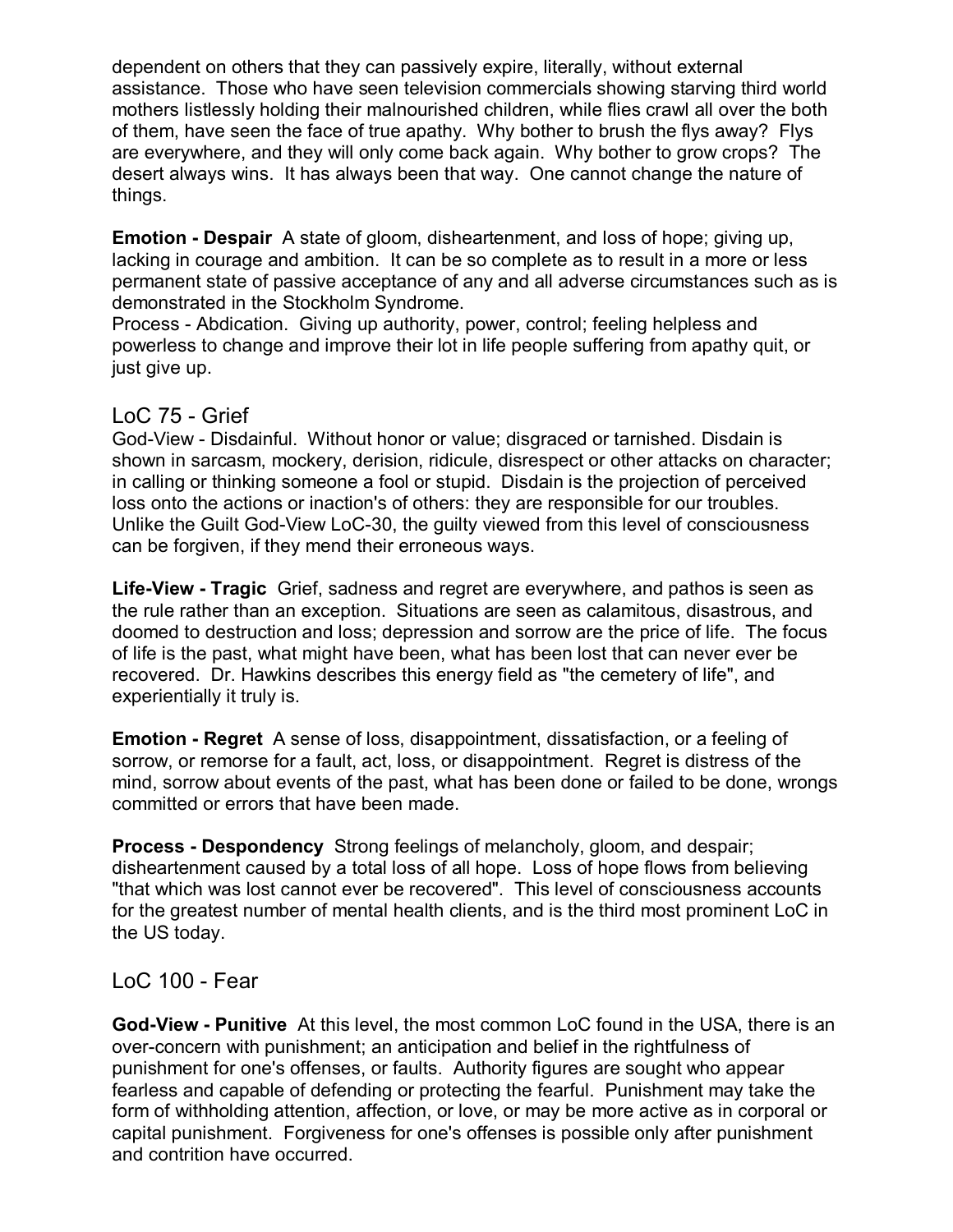**Life-View - Frightening** Those entrained in the energy field of fear see only potential threats at every turn. Almost any situation can lead to the unwanted consequences, losses, or major embarrassments that are feared. The frightened are intimidated and easily manipulated in order to avoid their feared consequences.

**Emotion - Anxiety** Anxiety is an emotion of anticipation, a dread or concern about what might happen. Anxiety is to the future as Grief is to the past. In order to avoid anxiety people avoid or move away from that which is seen as fearful or uncertain. Avoiding looking bad, or not being seen as desirable, being alone or poor, are powerful social motivations and are the source of much attention and activity in this world.

**Process - Withdrawal** The down side of fear is paranoia, defensiveness, and avoidance. Fear always generates a pattern of "move away from" behavior, avoidance, and inhibition. Since anxiety is so common it is viewed as normal, unless its totally out of control, or causing too much inhibition of behavior.

#### LoC 125 - Desire

**God-View - Denying** Denial involves having what is wanted available, but not offered; being within reach, but withheld, refused, or unsatisfied. Denying is saying or being said "no" to when satisfaction is possible. Forgiveness will be given when what is desired is offered.

**Life-View - Disappointing** Not getting or having what is desired leads to disappointment. The most frequent cause of disappointment, and ultimately anger, is one's unmet expectations. Being denied is about wanting, and the energy field of Desire is the land of greed, of wanting what others have, of ceaseless accumulation, or having without gaining any enduring satisfaction.

**Emotion - Craving** The level of desire is the level of the addictions, where want is never satisfied. We can become addicted to almost anything: money, physical pleasures, attention, or things. Desire is a very powerful energy field which can positively lead to achievement in order to get what is wanted. Unfortunately, it can also be absolutely insatiable.

**Process - Enslavement** As an ongoing energy field, those caught in Desire can never truly satisfy their wants. They can never ever have enough money, things, or "highs". One desire satisfied only leads to another desire taking its place. Desire is totally without peace.

# LoC 150 - Anger

**God-View - Vengeance** Vengeance is violent revenge. Vengeance is the inflicting of injury, harm, humiliation, or the like, on a person by another who has been harmed by that person. Anger shows itself mostly in terms of resentment, and stems primarily from frustrated wants. Want stems from exaggerated desires. The most common cause of anger by far is that of unmet expectations, especially the expectations of other people. Forgiveness can occur when the the harm has been undone or when satisfaction has occurred.